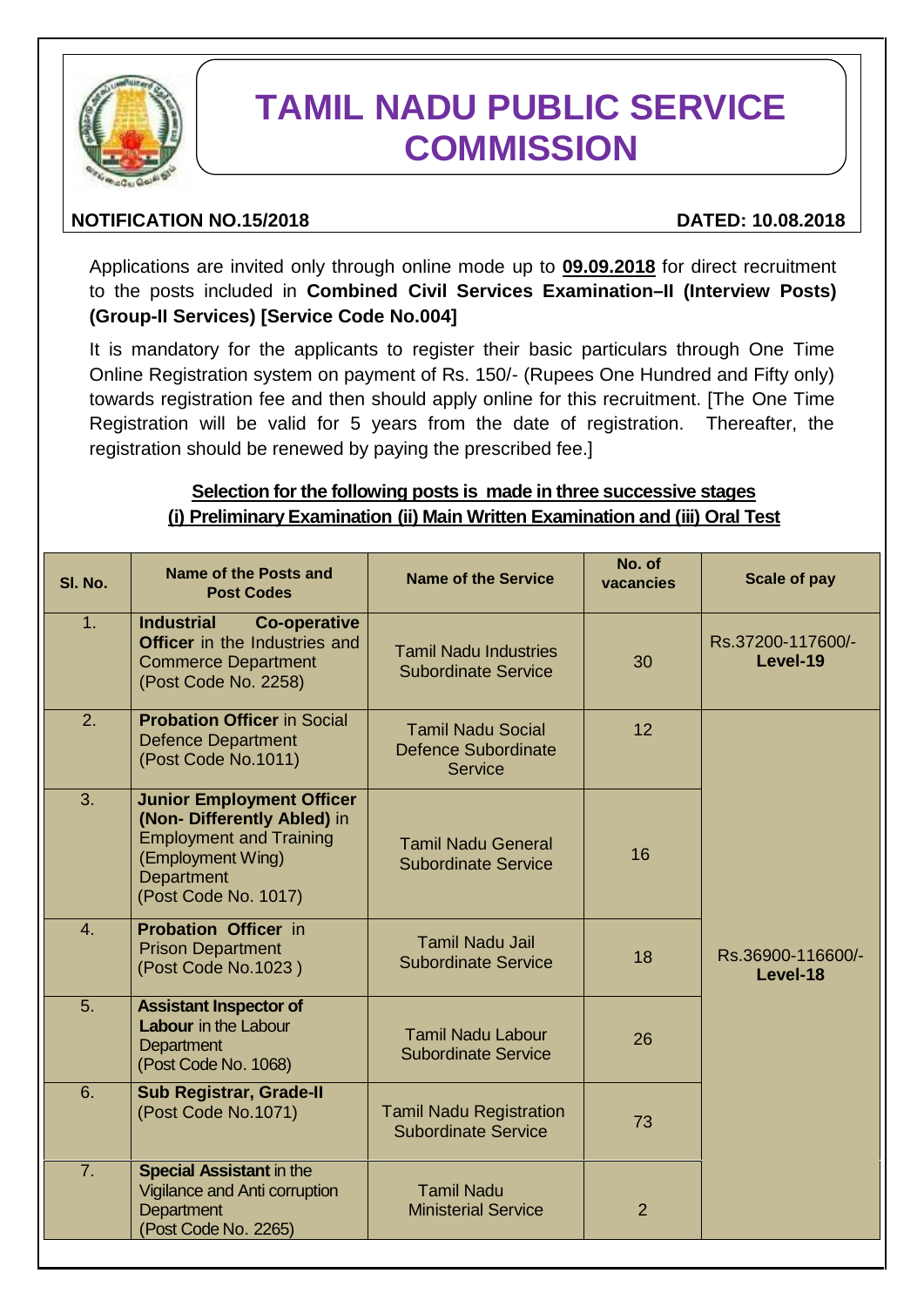|     |                                                                                                                                                                                               | $\overline{2}$                                                                       |                                                 |                               |
|-----|-----------------------------------------------------------------------------------------------------------------------------------------------------------------------------------------------|--------------------------------------------------------------------------------------|-------------------------------------------------|-------------------------------|
| 8.  | <b>Municipal Commissioner,</b><br>Grade-II<br>(Post Code No.1092)                                                                                                                             | <b>Tamil Nadu Municipal</b><br>Commissioner<br><b>Subordinate Service</b>            | 6                                               |                               |
| 9.  | <b>Assistant Section Officer</b><br>in Law Department in<br><b>Secretariat</b><br>(Post Code No.1073)                                                                                         | <b>Tamil Nadu Secretariat</b><br><b>Service</b>                                      | 16                                              |                               |
| 10. | <b>Assistant Section Officer</b><br>in Finance Department in<br>Secretariat<br>(Post Code.1074)                                                                                               | <b>Tamil Nadu Secretariat</b><br><b>Service</b>                                      | 16                                              |                               |
| 11. | <b>Assistant Section Officer,</b><br><b>Tamil Nadu Legislative</b><br><b>Assembly Secretariat</b><br>(Post Code No.1083)                                                                      | <b>Tamil Nadu State</b><br><b>Legislative Assembly</b><br><b>Secretariat Service</b> |                                                 | Rs.36400-115700/-<br>Level-16 |
| 12. | <b>Assistant Section Officer</b><br>in Tamil Nadu Public Service<br>Commission<br>(Post Code No. 2201)                                                                                        | <b>Tamil Nadu Secretariat</b>                                                        | 4                                               |                               |
| 13. | <b>Assistant Section Officer</b><br><b>Cum Programmer in</b><br><b>Tamil Nadu Public Service</b><br>Commission<br>(Post Code No. 2215)                                                        | Service                                                                              | $\overline{2}$                                  |                               |
| 14. | <b>Supervisor of Industrial</b><br>Co-operatives in the<br><b>Industries and Commerce</b><br>Department<br>(Post Code No. 1022)                                                               | <b>Tamil Nadu Industries</b><br><b>Subordinate Service</b>                           | 39                                              |                               |
| 15. | <b>Audit</b><br><b>Inspector</b><br>the<br>in<br><b>Hindu</b><br>Audit Wing<br>of<br>Religious and<br>Charitable<br><b>Endowments</b><br>Administration<br>Department<br>(Post Code No. 1029) | <b>Tamil Nadu Ministerial</b><br><b>Service</b>                                      | $30 +$<br><b>ST-1</b><br>(Shortfall<br>vacancy) |                               |
| 16. | Assistant Inspector in Local<br><b>Fund Audit Department</b><br>(Post Code No.1069)                                                                                                           | <b>Tamil Nadu Local Fund</b><br><b>Audit Subordinate Service</b>                     | $95+2+$<br>$ST-1$<br>(Shortfall<br>vacancy)     | Rs.35600-112800/-<br>Level-12 |
| 17. | Handloom Inspector in<br><b>Handlooms and Textiles</b><br>Department<br>(Post Code No. 1868)                                                                                                  | <b>Tamil Nadu Handlooms</b><br>and Textiles Subordinate<br><b>Service</b>            | 23                                              |                               |
| 18. | Senior Inspectors in Milk<br>Production<br>and<br>Dairy<br><b>Development Department</b><br>(Post Code No. 2268)                                                                              | <b>Tamil Nadu</b><br><b>Co-operative Subordinate</b><br><b>Service</b>               | 48                                              |                               |